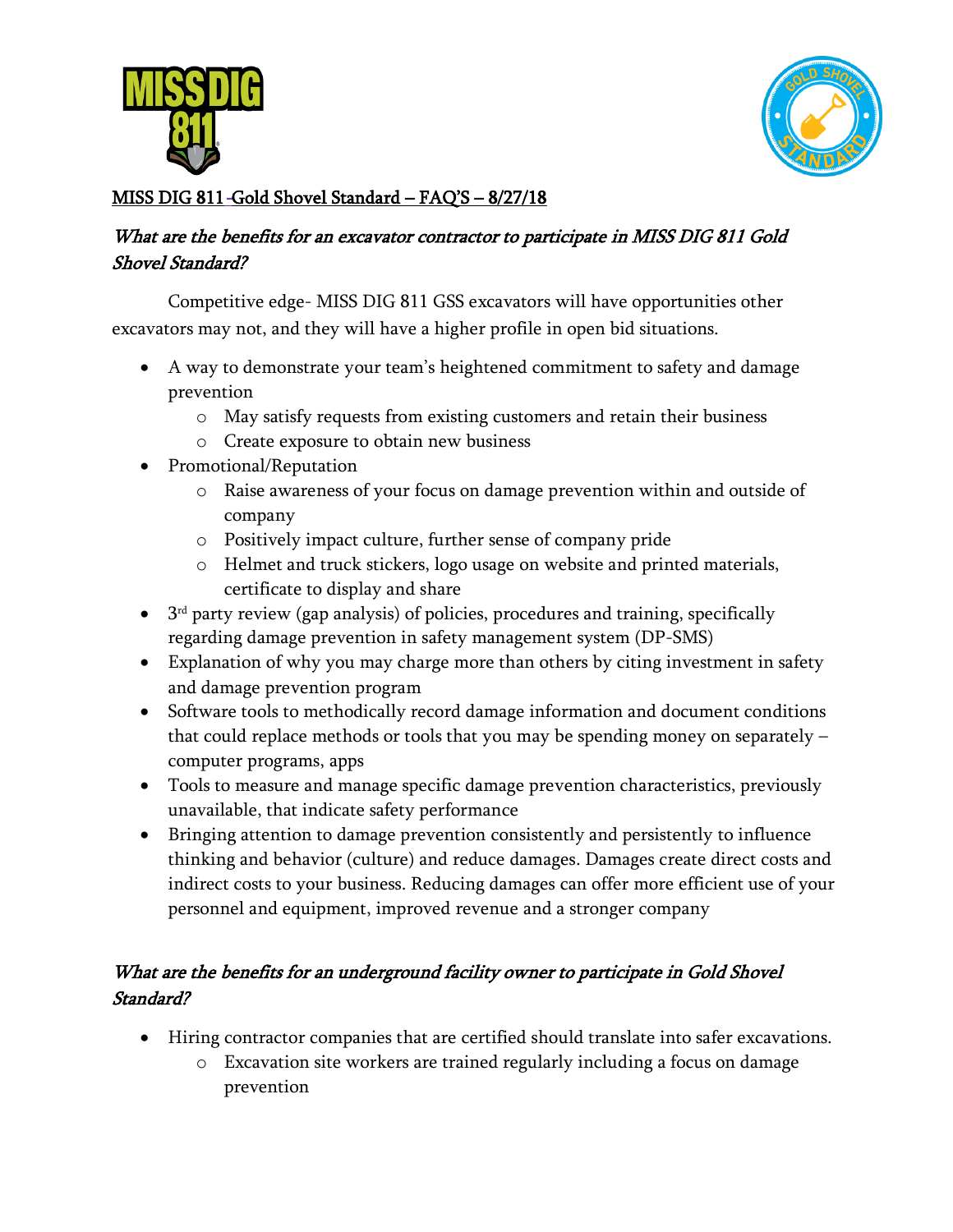



- o Workers have stop work authority if something is not right
- o Agreement to adhere to CGA Best Practices, specifically chapter 5 (excavation), and Michigan PA 174 of 2013
- o Thorough corrective action plan and incident investigation procedure
- o Contractors that use subcontractors will use only GSS-certified companies with few exceptions
- Visibility into useful damage prevention measurements reflecting safety performance, not previously in existence
- Standardized measurements available to incorporate into procurement process
- Means to reduce damages from  $3<sup>rd</sup>$  parties
- Reputation narrative a proactive step to publicly demonstrate voluntary adoption of damage prevention program (not mandated/regulatory); reduce chances of negative publicity
- Participate in a program created by industry, for industry, and staying ahead of regulators, continuous improvement tool
- Opens communication lines in the field to talk about  $3<sup>rd</sup>$  party safety and damage prevention program, and have specific conversation topics (certification requirements, standardized metrics)
- Expedited Permit Process- Municipalities that are also MISS DIG 811 GSS participants can provide an expedited permitting process and ROW review process for MISS DIG 811 GSS Facility Owner/Operators and Excavators.

### Does everyone in the company need to be certified?

• Gold Shovel Standard is a company-wide certification, not individual. However, it is affected workers that need to be trained regularly and adhere to other certification requirements. \* Affected workers includes all field laborers, supervisors, and other workers who work alongside until excavation is complete, but excludes administrative workers without field responsibilities, casual employee visitors, inspectors not associated with excavation, etc.

### Can you lose certification once you have it?

• Yes. The 2 ways to lose certification are: 1) to allow the annual subscription (recertification) to lapse, or 2) not adhering to the certification requirements.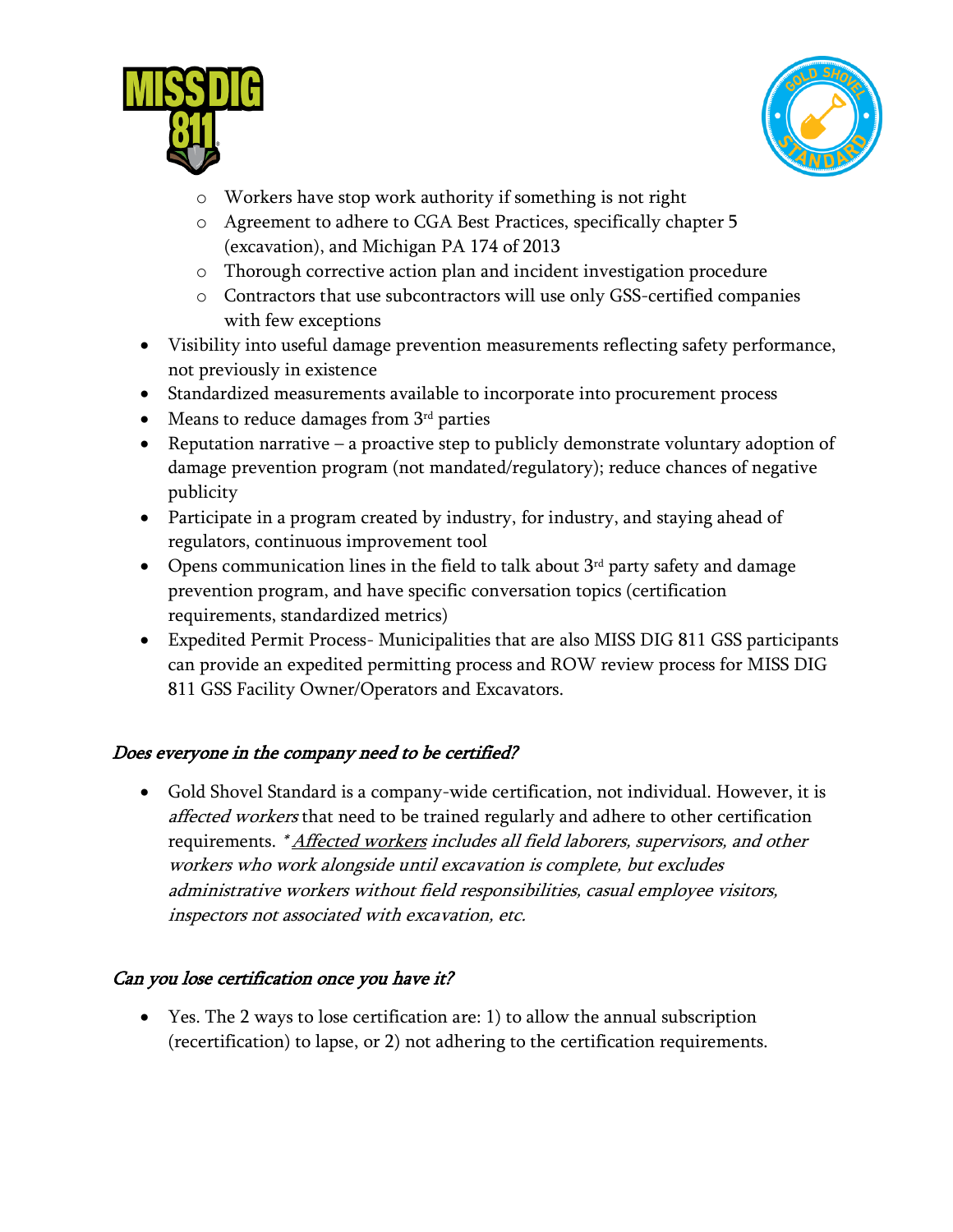



• The intent of the program is to be inclusive rather than exclusive or punitive. Certification is NOT lost based on level of performance or reaching a threshold (number) of damages.

### What is the level of organizational commitment in order to get the certification?

- Executive/Senior management level support and commitment is needed for certification.
- The certification process has been streamlined to minimize time and resources required by companies pursuing certification. There is no need for additional headcount to get started or ongoing. A member of the Gold Shovel team is assigned as the concierge and guide your team to show exactly what is required and the fastest path to certification.

### How is this different than standard damage control?

- How is "standard damage control" defined?
- MISS DIG 811 Gold Shovel Standard does 2 things not previously done or available:
	- $\circ$  A 3<sup>rd</sup> party confirmation of an in-place DP-SMS (Damage Prevention Safety Management System)
	- o Creation of fair and transparent standardized metrics for damage prevention

### How is this incentivized and is there financial support for those willing to participate?

- In certifying 1,100+ contractors, financial concerns have not been a hindering issue. Costs have intentionally been kept low and spread widely so the real trajectory of anyone's business is not significantly affected. The investment in GSS primarily involves the time in starting or enhancing your DP-SMS program, which is a matter of hours and not days or weeks of effort.
- However, to encourage rapid adoption, MISS DIG 811 has set up the Great Lakes Foundation that incentivizes participation. More information is found by contacting MISS DIG 811 at: glf@missdig811, www.missdig811.org or 811.

### Has GSS actually worked? Is there any data to support this?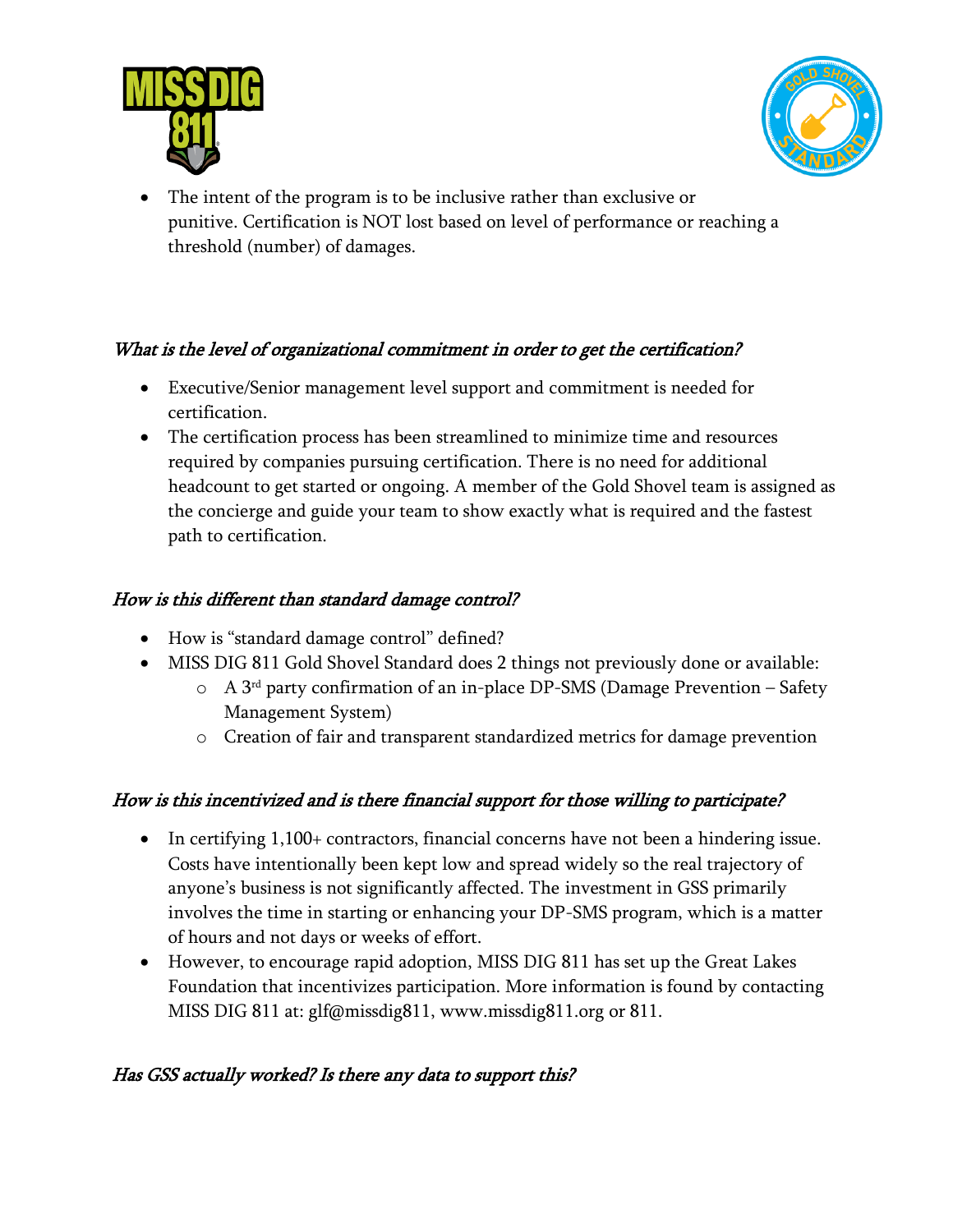



- Currently, there is *no standardized data* regarding damage prevention. Creating that data is the primary goal of GSS. A central problem is that there is no existing method to collectively measure damage prevention performance.
- What is known is that of the initial 1,125 contractors enrolled, greater than 87% had an incomplete DP-SMS and had to create or enhance their existing policies, procedures and training.
- Initial adopters indicate that GSS has made a significant difference, simply with the GSS-certification ensuring that all are operating from a baseline standard of knowledge and protocol. And this is even before the implementation of standardized metrics.
- Since the start of GSS, damage rates have plummeted for PG&E.

## A primary focus of Gold Shovel has been the creation and eventual deployment of "Standardized Metrics." What is that all about?

- When performance is measured, performance improves. When performance is measured and reported back, the rate of improvement accelerates. Using standardized measurements that can be applicable for all is superior to multiple, disparate systems. Over the past year, GSS worked with a committee of primarily (75%) excavators who volunteered to define Standardized Metrics for the industry. These have been adopted by the GSS Board of Directors, and have began testing in select field locations.
- We welcome the feedback of the entire contractor community as we rollout these initial recommendations in select areas. You can leave feedback at [www.goldshovelstandard.com/metrics,](http://www.goldshovelstandard.com/metrics) or feel free to call us directly. We also have a survey, Metricsfordamageprevention.org that you can fill out.

# If GSS becomes an ordinance, will we be prevented from digging within the city without the GSS certification?

• Most likely yes; please check with the proper local authority regarding the specifics of an ordinance.

### What is the community outreach plan?